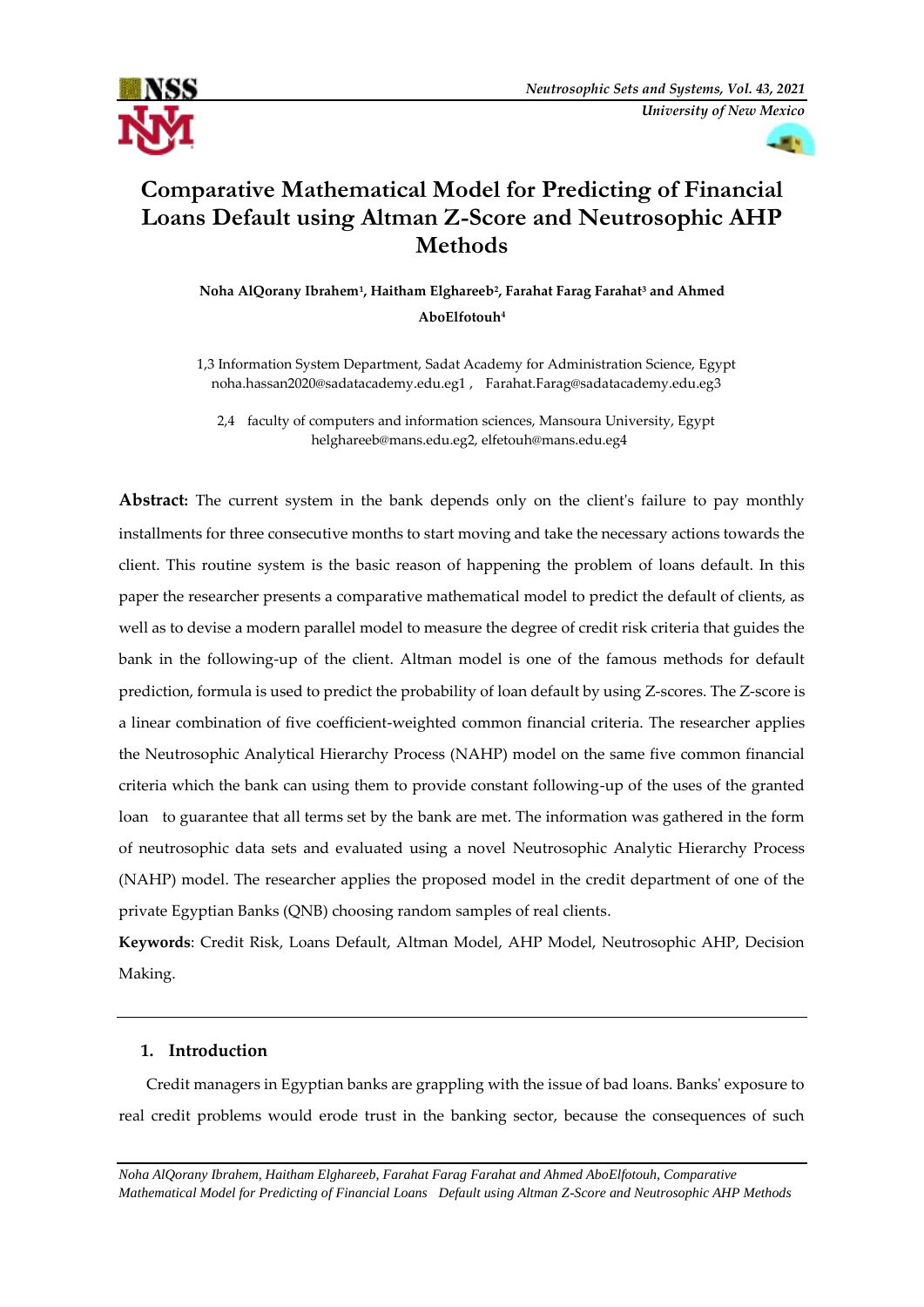problems do not affect only the distressed banks, but also the rest of the banking sector in the country and the economy as a whole.

 The subject of forecasting loan defaults is one of the issues that researchers and bank executives are most interested in since it is critical in minimizing default and its negative consequences for banks, borrowers, and the overall economy. According to credit rating agencies such as Moods Institution and others, the issue of defaulting loans has a major impact on the state's credit indicators globally**.[1]**

 The issue varies from one country to another, and even within a single country, from one bank to another. The issue changes from time to time, both within the bank and through the banking sector as a whole. Bank credit is typically governed by policies and guidelines aimed at minimizing potential credit risk, but no bank can achieve zero credit risk in practice because bank credit is often followed by loans risks. The first of these risks comes from the fact that the credit is based on the borrower's or project's financial statements, which are not completely covered since they will be collected in the future.

 Even though banks perform studies before issuing loans in compliance with the correct rules and basics, the risk of the borrower defaulting and his failure to pay remains uncertain, even because of the probability of incidents or consequences that prevent the borrower from committing to his obligations to the bank; if this possibility is met, the bank's financial rights become in a dangerous situation. The model compares the results of the two approaches (Altman Model and NAHP Model) and calculates the weight of each sub-criteria.

 The Altman Model and the Neutrosophic Analytical Hierarchy Process Model are compared in this study, these models are compatible with bank's system because they are working on the factors which the bank used to evaluate the clients. This research contributes to highlighting the Neutrosophic set's accuracy in decision-making. It also underlines the need of using multi-criteria (criteria and factors) in decision-making models, particularly in information systems with numerous factors for a single aspect.[2]. The details of Altman Model is introduced in section 2, section 3 and 4 is explaining all rules of NAHP model, the result of the model case study is discussed in section 5 and 6.

#### **Literature Review**

 Kulalı applied the Altman Z-Score model on financial data to 19 companies which suffered from bankrupt when trading in the BIST in the years between 2000-2013. When applying the Altman Z-Score model to predict the financial failure of these companies, the result of financial failure was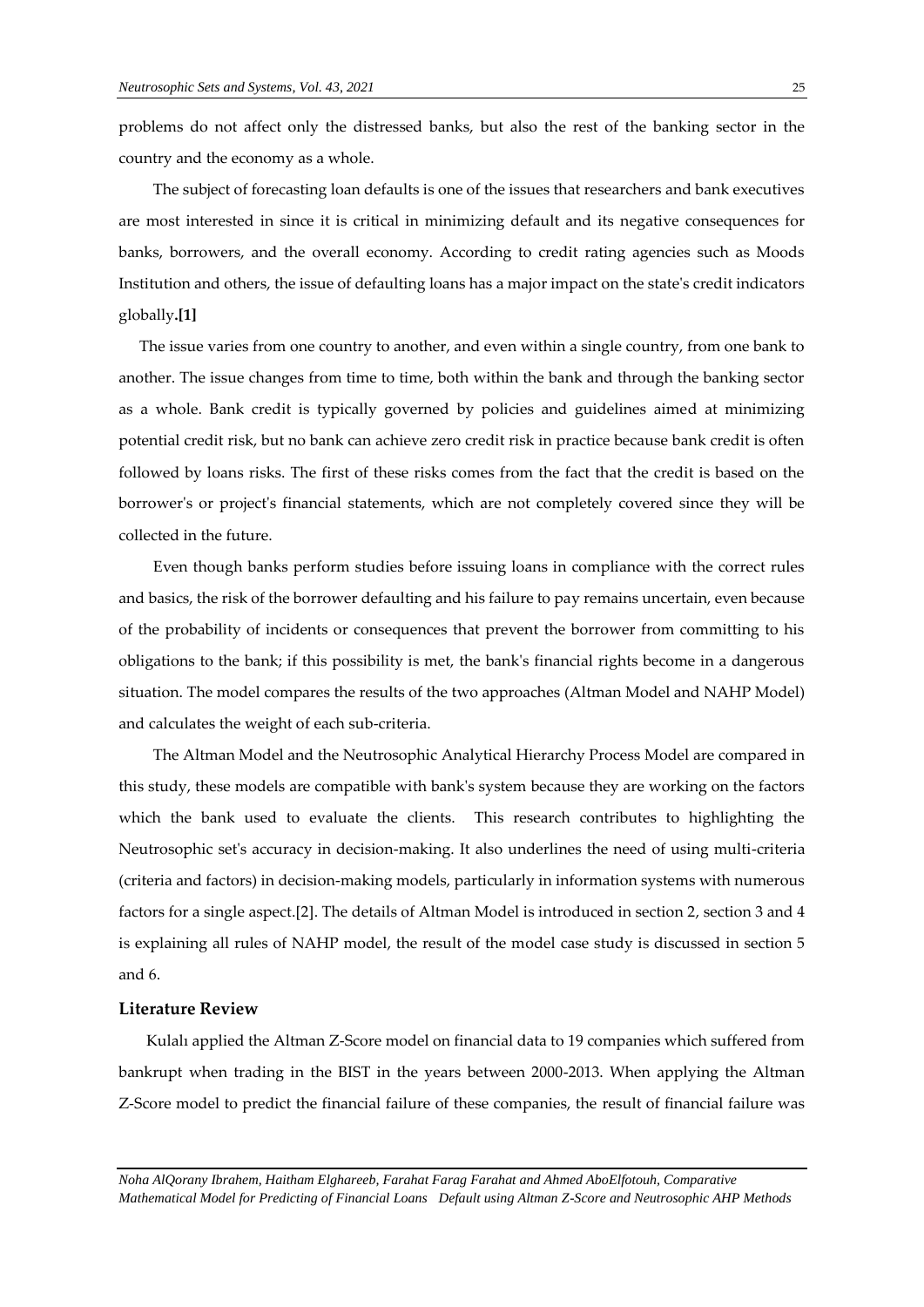estimated by 95% one year 90% two years earlier. This presented the success of the Altman Z-Score model in predicting the financial failure. [3]

 Bağcı presented a study of Altman Model to measure the financial situation of the firms in textile industry to understand the situation of these firms to can face a possible economic crisis. He used the financial data of 24 companies in the textile industry area traded on BIST between 2008-2013, the financial situation of firms was examined by employing Altman Z-Score model. Z-scores were calculated by using the financial ratios of the textile industry. According to the observed results, suggestive Z-Scores between 2008-2013 were 0.63, 0.57, 0.60, 0.62, 0.63, 0.67 respectively which showed that the industry was exposed to high risk in terms of financial failure. [4]

Mişu and et al measured the integration of Analytic Hierarchy Process (AHP) into Delphi framework in neutrosophic environment. They presented a new technique of NAHP for checking consistency and calculating consensus degree of expert's opinions. They used neutrosophic technique to overcome the confusion of experts in evaluating the available alternatives due to the multiplicity of criteria associated with those alternatives. they found that the effectiveness of the AHP can be increased by adding Delphi technology with neutrosophic theory to reduce noise resulting from individual concerns instead of focusing on solving the problem, and increasing the degree of agreements around the standards presented.[5]

 Fernando and et al proposed a methodological framework design to modify trade-offs between evaluation criteria to provide decision makers with more clear mortgage risk evaluation system**.** The result of this study showed that the AHP approach has the potential to increase the existing credit scoring systems of Portuguese banking firms. Also AHP can be used to assist banking institutions in managing new evaluation criteria feature and holding type.[6]

 Kaygisiz Ertuğ and Girginer presented a research to develop an evaluation integrated model to consider the quantitative and qualitative criteria for the selected firms that demanded commercial loans for both public and private banks**.** The researchers combined the AHP model and Grey Relational Analysis (GRA) into a one evaluation model**.** The results appeared that, whereas firm honesty and reports criteria are the main criteria with the highest priority, sale and marketing constructions are the main criteria with the lowest priorities for both public and private banks.[7]

 After reviewing a number of previous researches in the same field that were chosen in the research, the researcher deducts that the NAHP model have been used in a specific problems of credit risks introduced by the banks. This paper provides all types of loans which the bank is offering to the clients especially medium and long-term loans, which are always the cause of a client's financial failure due to the length of the period of repayment for the loan by following up the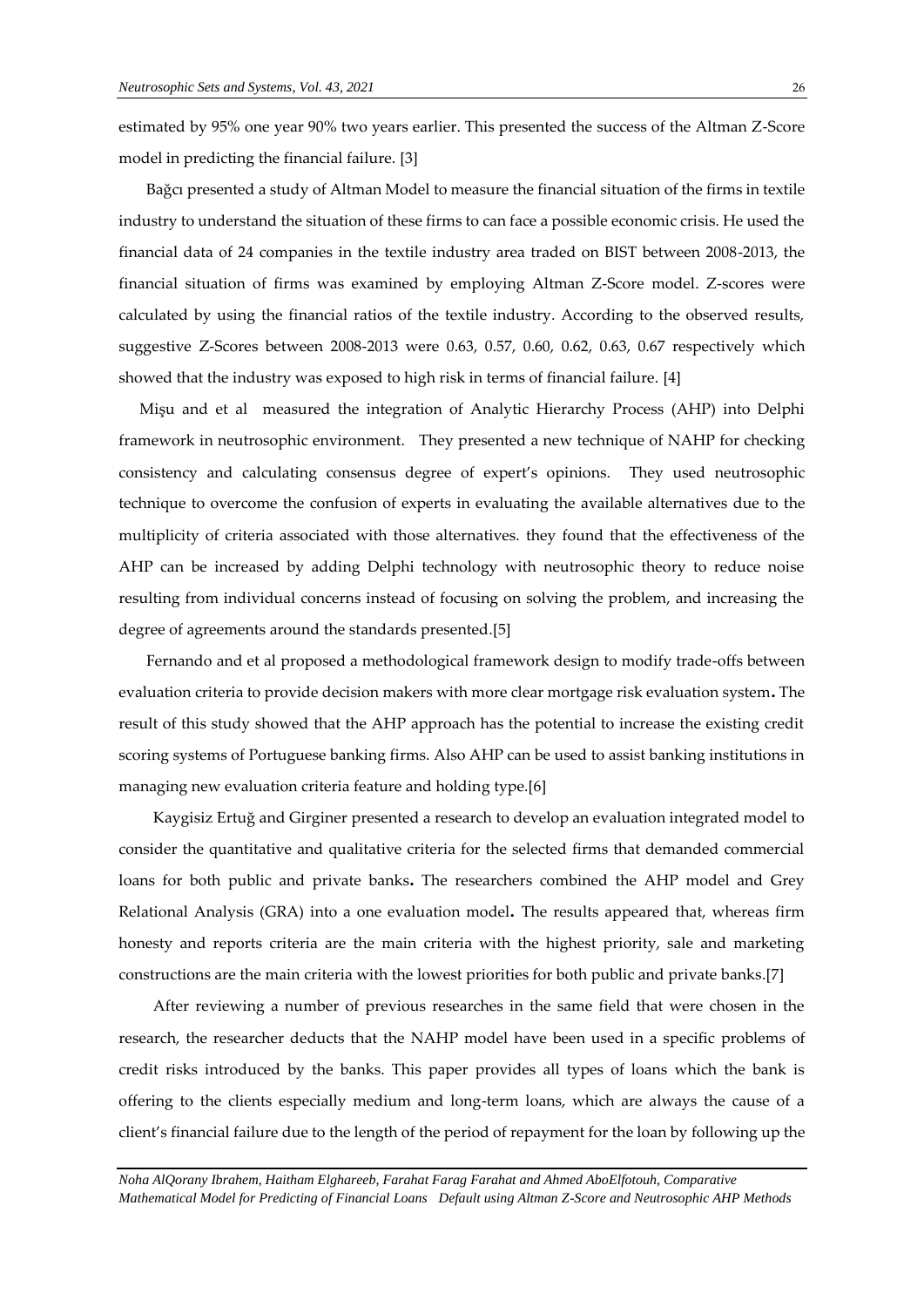client using the weight of credit financial indicators which are presented in the client's financial statements in the beginning of applying the loan.

## **2. Altman Model**

 Altman was one of the first researches where developed financial forecasting models. He used 33 financial ratios and examined each ratio separately. He then used the method of statistical analysis and limited his model to the five most important financial ratios: [8]

- X1 = Working Capital / Total Assets
- X<sup>2</sup> = Retained Earnings / Total Assets
- $X_3$  = Profit before interest and tax / Total Assets
- $X_4$  = Market value of Equity / Total Liabilities
- X<sup>5</sup> = Total Sales / Total Assets

 He then assigned a relative weight to each element of the model, different from each other, and each ratio has its own value according to its relative importance in the model. [8]

He Used  $(1.2)$  Factor For the ratio of X1,  $(1.4)$  Factor For the ratio of X2,  $(3.3)$ Factor For the ratio of  $X_3$ , (0.6) Factor For the ratio of  $X_4$  and (1.0) Factor For the ratio of  $X_5$ . The final form of the model equation became as follows:

$$
Z = 1.2 \times X_1 + 1.4 \times X_2 + 3.3 \times X_3 + 0.6 \times X_4 + 1.0 \times X_5
$$

Altman classified customers according to Z score as follows:

1- Green zone if  $Z \leq 1.8$ , which means the client is excellent and pays all his installments in their due dates.

2- Yellow Zone 2.9 >  $Z > 1.8$ , which means the client is good although he can't pay few installments in some months but do his best to do that.

3- Red Zone  $Z > 2.9$ , which means the client is in a danger because he stopped to pay the installments and the bank must take an action with him. [8]

 In this paper the researcher develops a new Neutrosophic AHP model to discover the client fraud by using credit risk criteria, and derive a new sub-criteria in studying the cases of clients to facilitate the function of the credit officer in detecting the manipulation of the client in the financial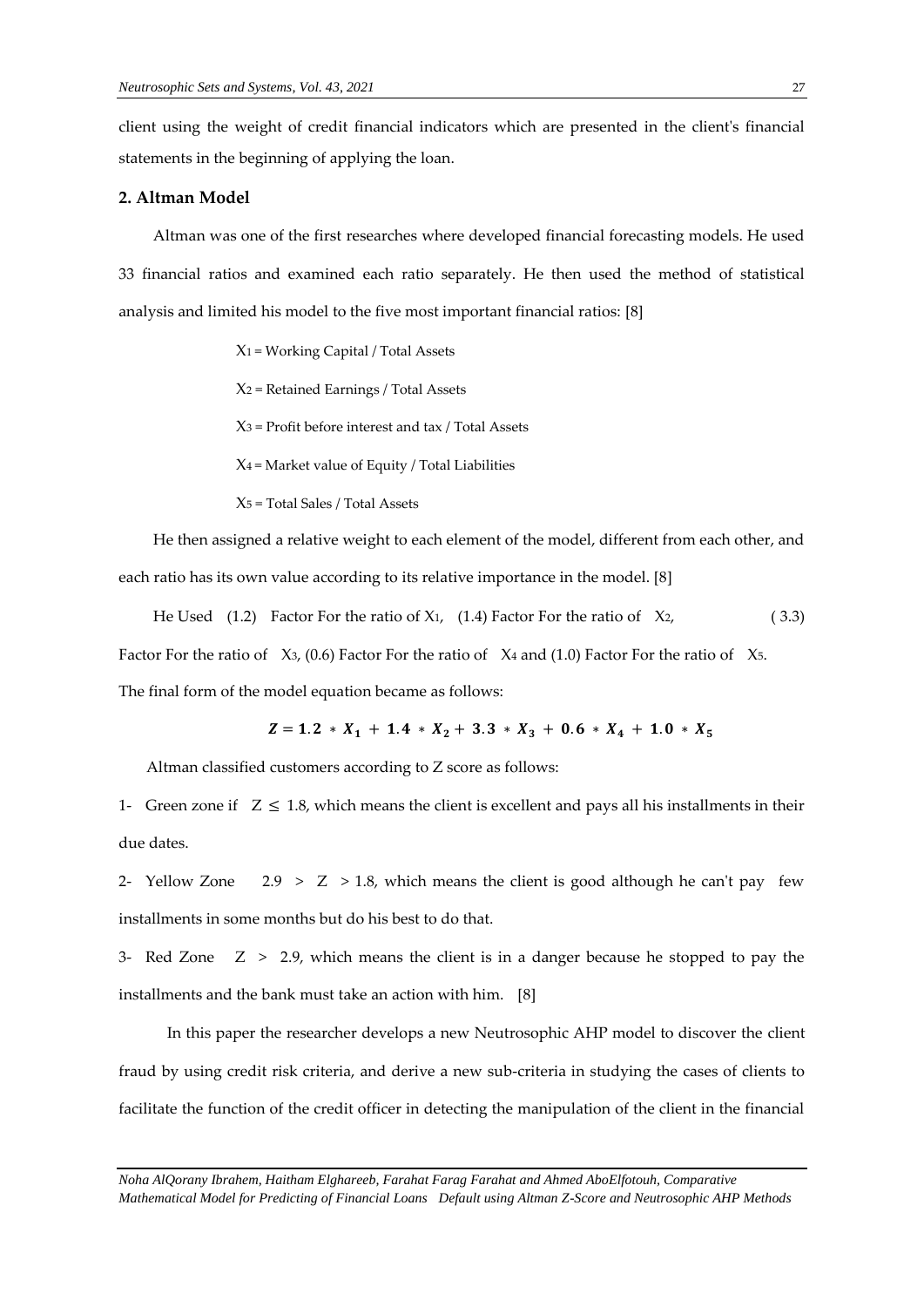statements before starting to take the scheduling procedures. This procedures are vary from bank to bank and from one client to another according to credit officer evaluation.

 This model aims to study and follow the position of the client from the day he got the loan till the final installment is paid. The researcher applies the Neutrosophic AHP model on the clients to can predict if they will complete the all installments to pay off the entire loans in there due dates or not. The result will compare with Altman classifying model to can judge if the model is working well or not.

#### **3. Basic definitions of Single Value Neutrosophic Number**

 Neutrosophic theory is a better choice to emulate the human thinking which has the capability to handle the indeterminacy. The decision-making process still keeps to rely not only on true values, but also on false ones as well as on indeterminacy membership. Thus neutrosophic logic makes the chance to emulate the human thinking and deal with the problems which have the probability of true, false and indeterminacy at the same time, to can be applied in the real world problems. [9]

 A neutrosophic set <T, I, F> is composed of three parameters which are a degree of truth (T), a degree of indeterminacy (I), and a degree of falsity (F), where T, I, and F  $\in$  [0,1].

Assume that X be the space of the objects, and  $x \in X$ . A neutrosophic set A in X is defined by three functions: truthfulness-membership function  $TA(x)$ , an indeterminacy-membership function  $IA(x)$  and falsehood-membership function  $FA(x)$ .

Definition 1: Assume that  $N_1 = (T_1, I_1, F_1)$  AND  $N_2 = (T_2, I_2, F_2)$  are two single value neutrosophic numbers, Then, their operations are defined as follows [10]

$$
N_1 + N_2 = (T_1 + T_2 - T_1 T_2, I_1 I_2, F_1 F_2)
$$
\n(1)

$$
N_1 \times N_2 = (T_1 T_2, I_1 + I_2 - I_1 I_2, F_1 + F_2 - F_1 F_2)
$$
\n(2)

$$
N_2 / N_1 = (T_2 / T_1, I_2 - I_1 / 1 - I_1, F_2 - F_1 / 1 - F_1)
$$
\n(3)

Definition 2: Assume that  $N_1 = (T_1, I_1, F_1)$  is a single value neutrosophic number and A is an arbitrary positive real number, Then, their operations are defined as follows [10]

$$
A \times N_1 = (1 - (1 - T_1)^A, I_1^A, F_1^A), A > 0
$$
\n(4)

$$
N_1/A = \left(1 - (1 - T_1)^{\frac{1}{A}}, I_1^{\frac{1}{A}}, F_1^{\frac{1}{A}}\right), A > 0
$$
\n<sup>(5)</sup>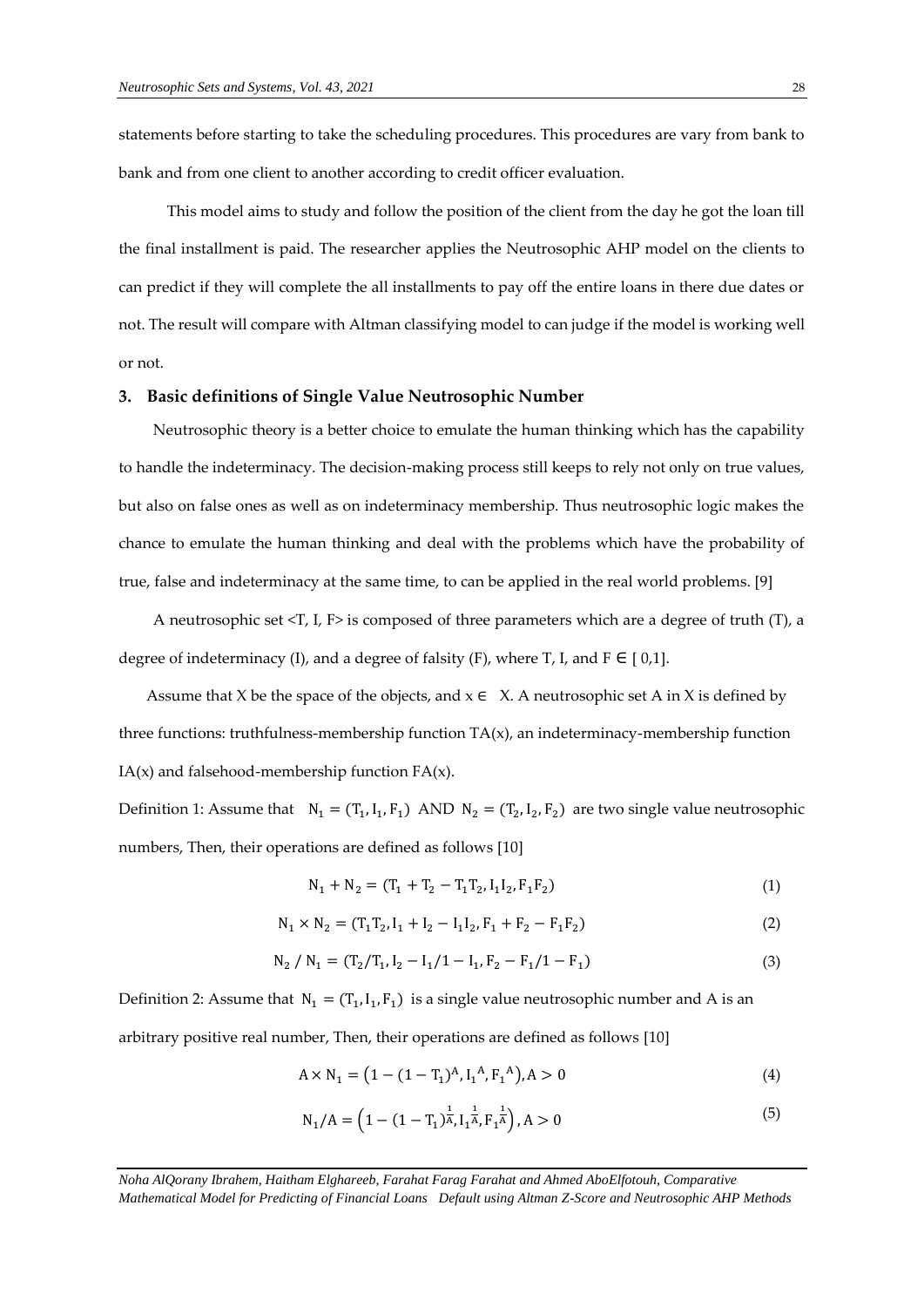Definition 3: Assume that  $N_1 = (T_1, I_1, F_1)$  is a single value neutrosophic number, then its score function is defined as  $S(N_1)$  as follows: [10]

$$
S(N_1) = (3 + T_1 - 2I_1 - F_1)/4
$$
\n(6)

#### **4. Neutrosophic Analytical Hierarchy Process**

 AHP which developed in the 1970s by Thomas Saaty is a decision-making method which has been designed in a structured form to analyze complex decisions. It works by dividing a problem into a hierarchy of criteria and sub-criteria which can be analyzed independently. This hierarchy chart is containing the decision goal, the alternatives for reaching it, and the criteria for evaluating the alternatives. [12]

 AHP is a mathematical tool of problem solving that has been created after understanding the structure of a problem and the real limitation that managers face while solving it. .

The following phases are the procedure of the neutrosophic analytic hierarchy process:

- 1- The proposed NAHP method begins by defining the neutrosophic values, which correspond to the 1–9 Saaty scale and are used to compare various criteria.
- 2- The decision-making problem's criteria, sub-criteria, and alternatives are identified in the second phase, then starts the process of building the problem's hierarchy.
- 3- The neutrosophic preference is determined in the third phase by comparing each criterion and sub criterion pair-wise. Following that, the alternatives are compared under each criterion or sub-criterion.
- 4- The fourth phase tests the accuracy of each pair-wise comparison then the neutrosophic preference relation is constructed.
- 5- The neutrosophic relative weight of each preference relation is calculated, the relative weight is measured by adding each column in the matrix, then dividing each number in the matrix by the sum of its columns, and finally averaging across the rows.
- 6- The overall weights are evaluated in the final phase, and the best alternative is chosen by multiplying the structure of the number of alternatives by the number of criteria. [12]

**Step 1**: Determine the objective of your study; decompose problem hierarchy to represent the goal, criteria, and the possibility of alternatives.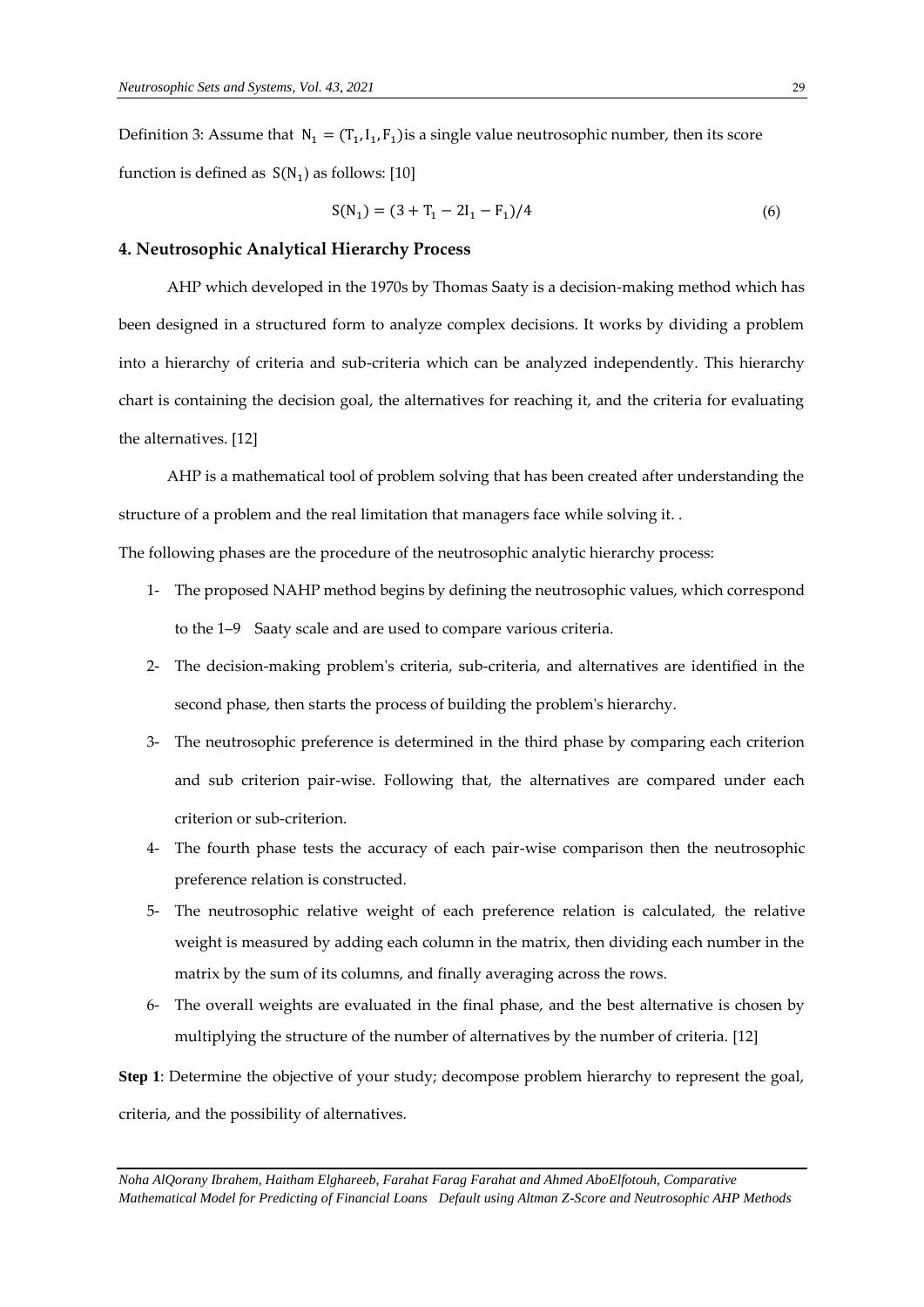**Step 2**: A set of linguistic variables used by decision makers and importance weight based on neutrosophic values are as shown in Table 1..

| Linguistic term                                | Neutrosophic<br>set | Linguistic term                                    | Reciprocal<br>neutrosophic<br>set |
|------------------------------------------------|---------------------|----------------------------------------------------|-----------------------------------|
| <b>Extremely Highly Preferred</b>              | (0.90, 0.10, 0.10)  | Mildly Lowly Preferred                             | (0.10, 0.90, 0.90)                |
| <b>Extremely Preferred</b>                     | (0.85, 0.20, 0.15)  | Mildly Preferred                                   | (0.15, 0.80, 0.85)                |
| Very Strongly to Extremely<br>Preferred        | (0.80, 0.25, 0.20)  | Mildly preferred to Very Lowly<br>Preferred        | (0.20, 0.75, 0.80)                |
| Very Strongly Preferred                        | (0.75, 0.25, 0.25)  | Very Lowly Preferred                               | (0.25, 0.75, 0.75)                |
| <b>Strongly Preferred</b>                      | (0.70, 0.30, 0.30)  | Lowly Preferred                                    | (0.30, 0.70, 0.70)                |
| Moderately Highly to Strongly<br>Preferred     | (0.65, 0.30, 0.35)  | Moderately Lowly Preferred to<br>Lowly Preferred   | (0.35, 0.70, 0.65)                |
| Moderately Highly Preferred (0.60, 0.35, 0.40) |                     | Moderately Lowly Preferred                         | (0.40, 0.65, 0.60)                |
| <b>Equally to Moderately</b><br>Preferred      | (0.55, 0.40, 0.45)  | Moderately to Equally Preferred (0.45, 0.60, 0.55) |                                   |
| <b>Equally Preferred</b>                       | (0.50, 0.50, 0.50)  | <b>Equally Preferred</b>                           | (0.50, 0.50, 0.50)                |

**Table 1.**The neutrosophic scale for comparison matrix **[12]**

 At a given level of the hierarchy, these pair-wise comparisons are stored into the following matrix. **Step3:** De-neutrosophication of the neutrosophic numbers to crisp values using the score function as in Eq. (6).

|             | $\overline{\phantom{a}}$                                                                          |          |                                                                                                                                                                                                                |          |          |     |
|-------------|---------------------------------------------------------------------------------------------------|----------|----------------------------------------------------------------------------------------------------------------------------------------------------------------------------------------------------------------|----------|----------|-----|
|             | 0.5                                                                                               | $a_{12}$ | $a_{13}$                                                                                                                                                                                                       | $a_{14}$ | $a_{15}$ |     |
| $M =$       | <b>a</b> <sup>-1</sup> (21) <b>0.5</b><br><b>a</b> <sup>-1</sup> (31) <b>a</b> <sup>-1</sup> (32) |          | $a_{23}$                                                                                                                                                                                                       | $a_{24}$ | $a_{25}$ | (7) |
|             |                                                                                                   |          | 0.5                                                                                                                                                                                                            | $a_{34}$ | $a_{35}$ |     |
|             |                                                                                                   |          | <b>a<sup>-1</sup>(41) <b>a</b><sup>-1</sup>(42) <b>a</b><sup>-1</sup>(43) 0.5 <b>a</b>45<br/><b>a a</b><sup>-1</sup>(51) <b>a</b><sup>-1</sup>(52) <b>a</b><sup>-1</sup>(53) <b>a</b><sup>-1</sup>(54) 0.5</b> |          |          |     |
|             |                                                                                                   |          |                                                                                                                                                                                                                |          |          |     |
| Sum(column) | $S_{c1}$                                                                                          | $S_{c2}$ | $S_{c3}$                                                                                                                                                                                                       | $S_{c4}$ | $S_{c5}$ |     |

Matrix M for (n=5) criteria :

**Step4:** Matrix M is then normalized according to:

$$
a_{ji} = \frac{a_{ji}}{\sum_{i=1}^{n} a_{ji}} \tag{8}
$$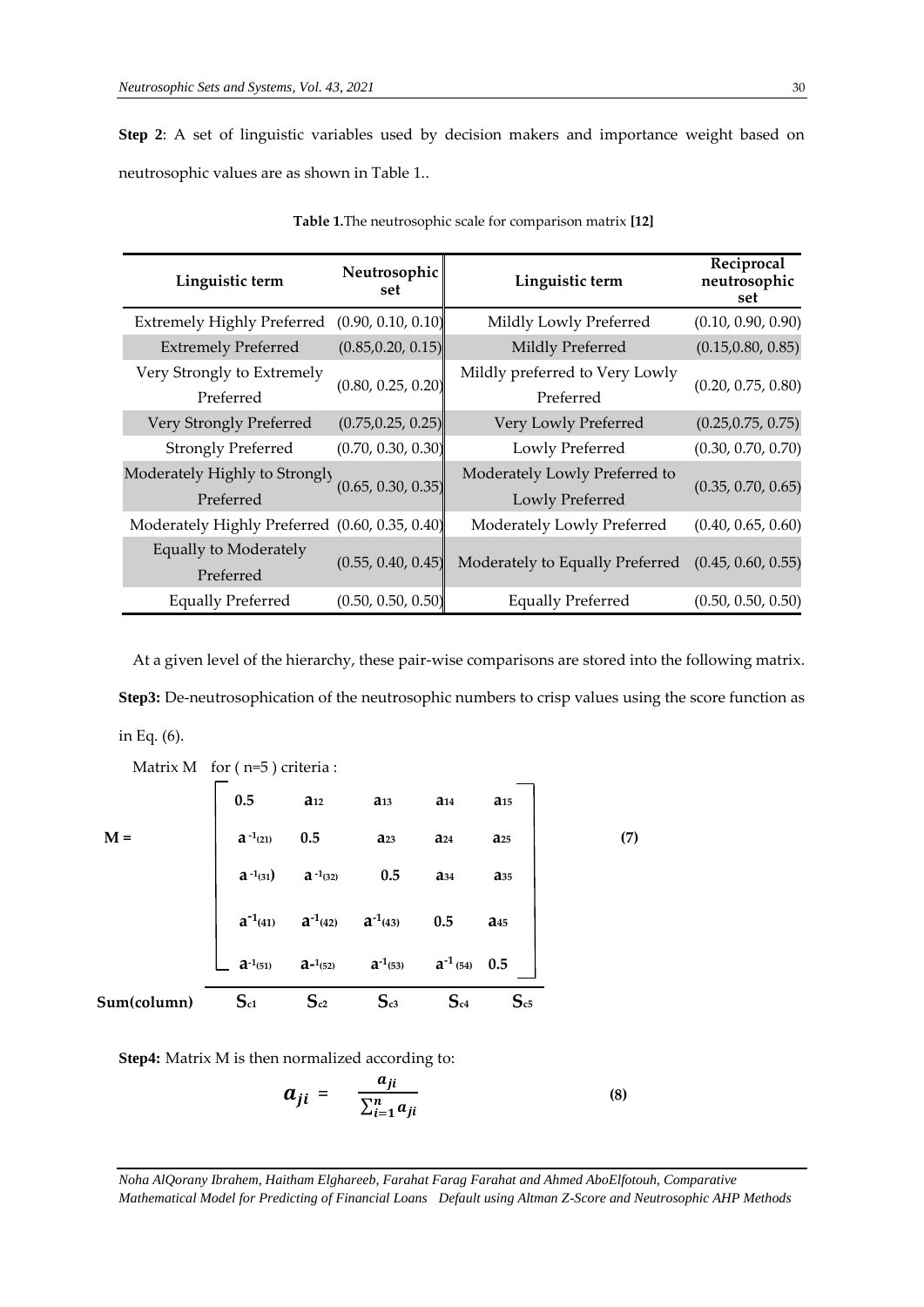For all i and j. Weights which identifying the priorities of compared elements for the specific

level of the hierarchy are then calculated as:

$$
W_{i} = \frac{\sum_{i=1}^{n} a_{ji}}{n} \quad i = 1, 2, ..., n \tag{9}
$$

**Step5:** The weights are related to the pair-wise comparisons matrix M according to:

$$
A * W = \Lambda_{\mathbf{M} \mathbf{a} \mathbf{x}} * W \tag{10}
$$

Where **λmax** is a standard used as a reference index that helps indirectly to assess consistency of the values. So, a consistency index **CI** is defined as:

$$
CI = \frac{\Delta_{Max} - n}{n - 1} \tag{11}
$$

**Step6:** The consistency ratio **CR** is calculated as:

$$
CR = CI/RI \tag{12}
$$

 Where RI is the random index, which is a function of the number of compared elements n, as shown in Table 2. The consistency ratio is an important measure of the values' consistency. Usually, a CR is a range of less than 0.1 is showing the values of consistent **.** [11]

**Table 2.** Average of random inconsistency indices (RI) for n

| п  |  |  |                                                                                                                 |  |  |  |
|----|--|--|-----------------------------------------------------------------------------------------------------------------|--|--|--|
| RI |  |  | $\vert 0.00 \vert 0.00 \vert 0.58 \vert 0.90 \vert 1.12 \vert 1.24 \vert 1.32 \vert 1.41 \vert 1.46 \vert 1.49$ |  |  |  |

 Once the weights value of w is calculated for each level, the values are calculated to produce a set of overall priorities for the hierarchy. This is done by multiplying the elements' weights of the given level by the weight corresponding to the parent element in the upper or main level. Then, worthiness of the potential alternatives is accepted based on the produced weights corresponding to the considered criteria. Finally, a decision is made to achieve the goal set by selecting the alternative that gets the highest weight**.**

#### **5. Result**

## **5.1- The Implementation of NAHP Model**

 Multiple and conflicting criteria of decision-making are assessed in MCDM, a sub-field of process science. MCDM is a constant technique that can be used to choose the best choice from a set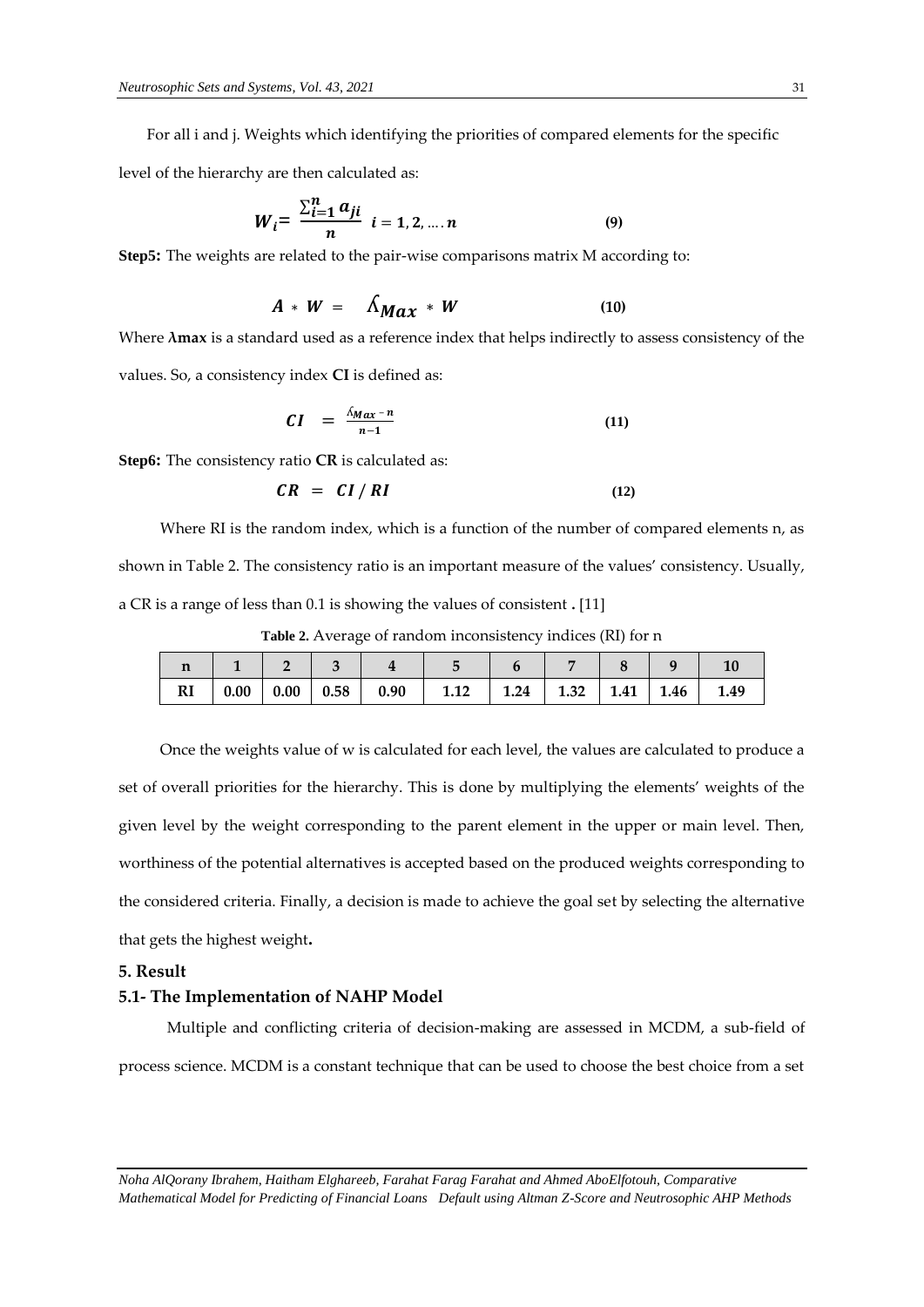of choices in order to solve any problem that a decision-maker can face involving multiple criteria.[11]

The NAHP is a selection process that consists of following steps as shown in Figure 1:

1. Define the problem and objectives.

2. Structure the factors in criteria, sub-criteria and alternatives.

3. Construct a set of all problems in a square comparison matrix in which the set of elements is compared with itself by using the fundamental scale of pair-wise comparison shown in table.

4. Calculate weighting and consistency ratio.

5. Evaluate alternatives according weighting and get ranking.

 Decision making operation is a procedure of choosing the most suitable alternative between the all-suitable alternatives, the alternatives should be studying in depth for the final implementation. In such cases decision maker should answer multi criteria decision making problem.[14]





 In this paper the researcher wants to present Neutrosophic Analytic Hierarchy Process (NAHP) as a support methodology for improving decision making processes. Also the researcher will focus on making strategy decisions in a bank with applying both basic and adjusted NAHP application models.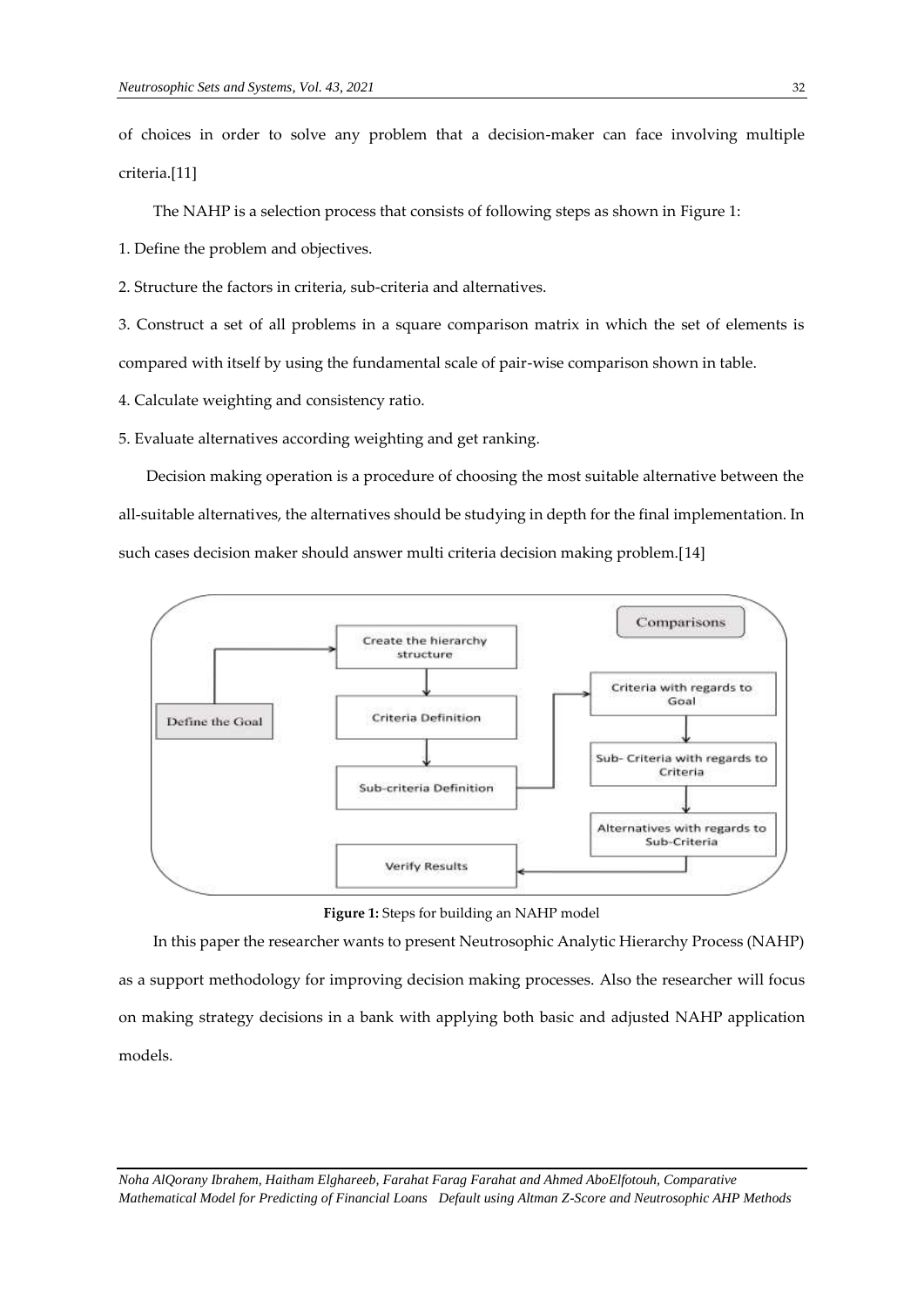The researcher presents five major groups of banking rules criteria which are using to judge on clients. The NAHP provides an objective way for reaching to an optimal decision for both individual and group decision makers with a limited level of inconsistency.

 It makes it possible to select the best alternative (under several criteria) shown in Figure 2 from a number of alternatives through carrying out pair-wise comparison values.[13]

 Overall priorities for ranking the alternatives are being calculated on the basis of pair-wise comparisons.



**Figure 2 :**The Hierarchy Chart of NAHP Model

## **5.2 - The Alternatives for NAHP Bank Decision Model**

 In the process of following up the client who obtained the loan, the decision maker in the credit sector has some alternatives which he should taking if any shortage happened from the client During the loan repayment period. They can be as following:

A1- Avoiding bad loans by following effective procedures and reliance on adequate guarantee and cash flow to repay the loan. (Green Area)

A2- Providing suggestions and alternatives to help the client in the project operations, and reducing payment terms, delay interest and scheduling loans. (Yellow Area)

A3- The bank declares the client bankruptcy immediately, and selling the pledged assets to the bank to liquidate the client's property. (Red Area)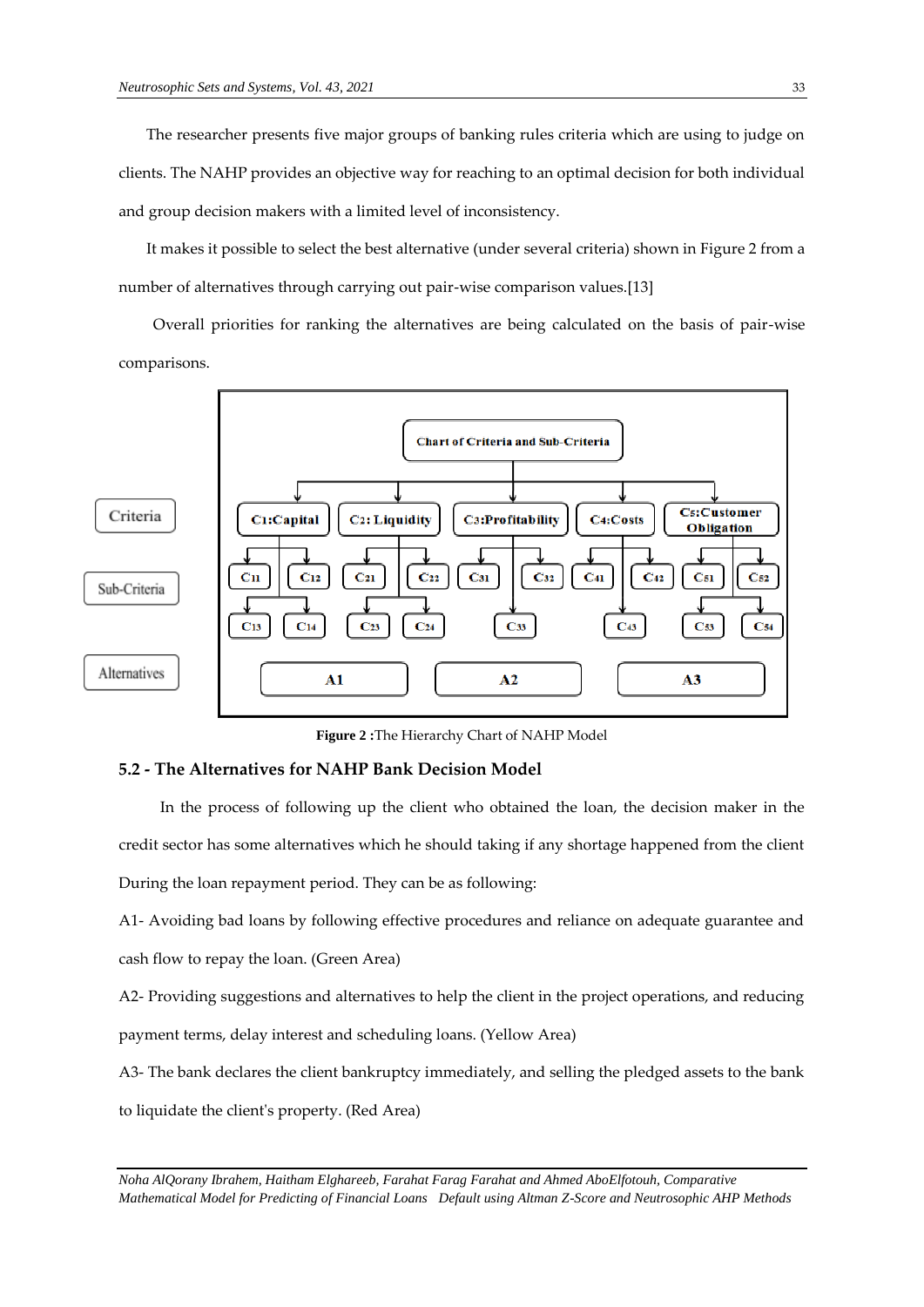## **5.3- Criteria and Sub-criteria of NAHP Model**

The division of each criteria into sub-criteria are showed in the following Table 3:

**Table 3.** Criteria and Sub-criteria of NAHP Model.

| Criteria                    | <b>Sub Criteria</b>                                                              |  |  |  |
|-----------------------------|----------------------------------------------------------------------------------|--|--|--|
|                             | C <sub>11</sub> : Decreasing business amount and selling part of current assets. |  |  |  |
|                             | C12: Using borrowing for covering the financial deficit.                         |  |  |  |
| <b>Working Capital(C1)</b>  | C13: Decreasing profits annually.                                                |  |  |  |
|                             | C <sub>14</sub> : Stabilizing growth rates.                                      |  |  |  |
|                             | C21 : Appearance of unplanned payment obligations in the project.                |  |  |  |
|                             | C <sub>22</sub> : Slow rate of assets turnover for the project.                  |  |  |  |
| Liquidity(C <sub>2</sub> )  | C <sub>23</sub> : Constant increasing in the cost with lower sales.              |  |  |  |
|                             | C <sub>24</sub> : Inefficient using of production methods.                       |  |  |  |
|                             | C <sub>31</sub> : Sales decline.                                                 |  |  |  |
| Profitability $(C_3)$       | C <sub>32</sub> : Increasing sales with lower profits.                           |  |  |  |
|                             | C33 : A gap between total profits and income net.                                |  |  |  |
|                             | C <sub>41</sub> : Continues operating losses.                                    |  |  |  |
| $Costs(C_4)$                | C <sub>42</sub> : High percentage of expenses to sales.                          |  |  |  |
|                             | C <sub>43</sub> : Increasing the percentage of damaged production.               |  |  |  |
|                             | C <sub>51</sub> : Issuing checks that exceed the loan account.                   |  |  |  |
| Customer                    | C <sub>52</sub> : Failure to pay the due payments more than once.                |  |  |  |
| Obligation(C <sub>5</sub> ) | C <sub>53</sub> : Decreasing the borrowing client accounts in the bank.          |  |  |  |
|                             | C <sub>54</sub> : Sudden changes to the timing of withdrawals and deposits.      |  |  |  |

 To examine the related criteria of nonperforming loans problem, the researcher uses MCDM in AHP to evaluate the controlling factors of NPL in Egyptian banks and then make a comprehensive evaluation of them.

 An aggregated pair-wise comparison matrix represents the average preferences and judgments of decision makers and, modeled in the form of neutrosophic scales as mentioned in Table 4.For simplicity, the aggregated pair-wise comparison matrix has been converted into crisp values using Eq. (6) and results represented in Table 5.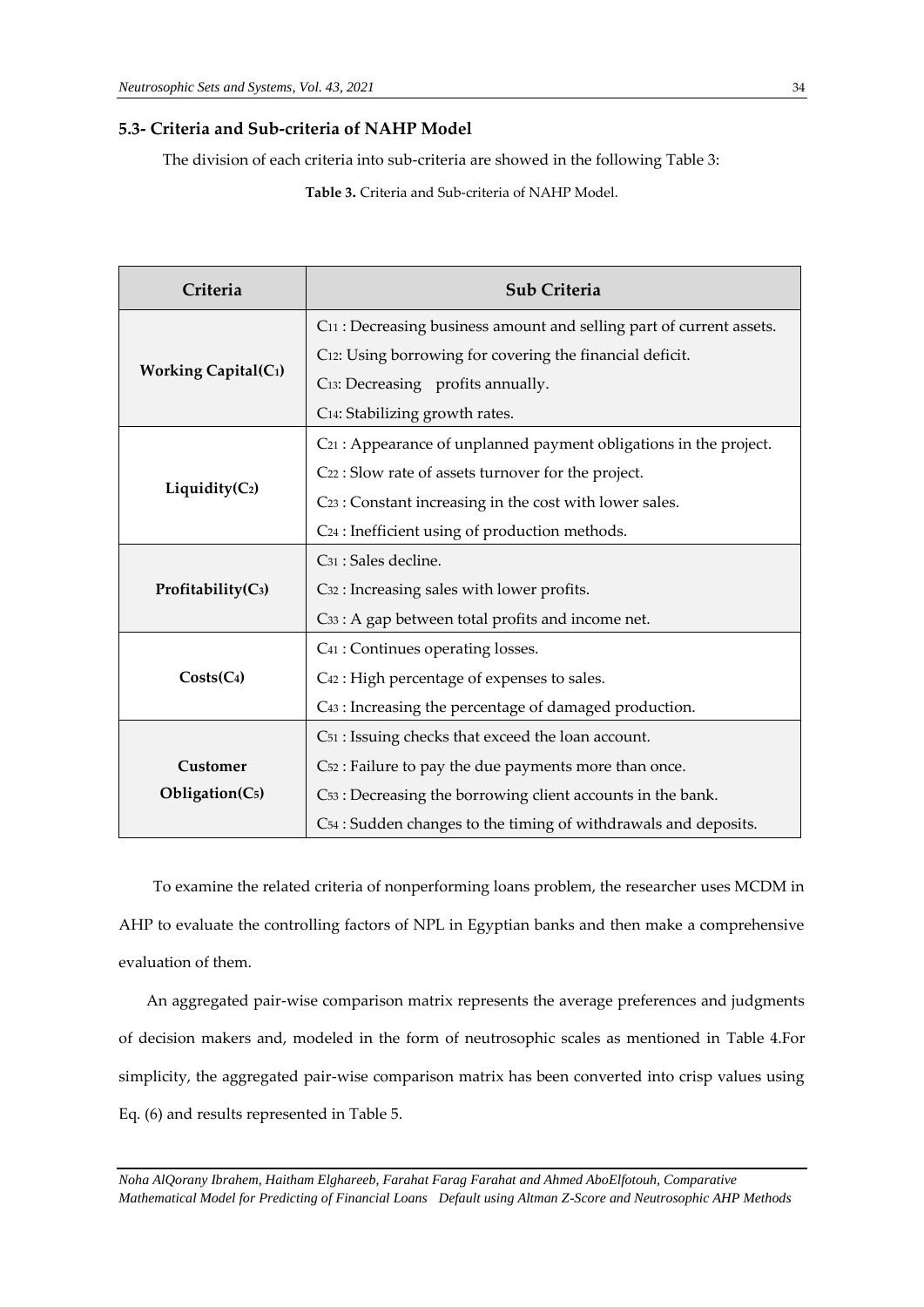| Criteria                     | Working Capital $(C_1)$ | Liquidity $(C_2)$  | Profitability $(C_3)$ | $(C_4)$<br>Costs   | Customer Obligation( $C_5$ ) |
|------------------------------|-------------------------|--------------------|-----------------------|--------------------|------------------------------|
| Working Capital $(C_1)$      | (0.50, 0.50, 0.50)      | (0.55, 0.40, 0.45) | (0.45, 0.60, 0.55)    | (0.80, 0.25, 0.20) | (0.70, 0.30, 0.30)           |
| $Liquality(C2)$              | (0.45, 0.60, 0.55)      | (0.50, 0.50, 0.50) | (0.45, 0.60, 0.55)    | (0.90, 0.90, 0.90) | (0.70, 0.30, 0.30)           |
| <b>Profitability</b> $(C_3)$ | (0.55, 0.40, 0.45)      | (0.55, 0.40, 0.45) | (0.50, 0.50, 0.50)    | (0.75, 0.25, 0.25) | (0.60, 0.35, 0.40)           |
| $Costs(C_4)$                 | (0.50, 0.50, 0.50)      | (0.50, 0.50, 0.50) | (0.50, 0.50, 0.50)    | (0.50, 0.50, 0.50) | (0.30, 0.70, 0.70)           |
| Customer Obligation $(C_5)$  | (0.30, 0.70, 0.70)      | (0.30, 0.70, 0.70) | (0.50, 0.50, 0.50)    | (0.70, 0.30, 0.30) | (0.50, 0.50, 0.50)           |

**Table 4.** Neutrosophic pair-wise comparison matrix of criteria.

**Table 5**. Crisp values of judgments of neutrosophic pair-wise matrix*.*

| Criteria                     | Working Capital $(C_1)$ | Liquidity $(C_2)$ | Profitability $(C_3)$ | $(C_4)$<br>Costs | Customer Obligation( $C_5$ ) |
|------------------------------|-------------------------|-------------------|-----------------------|------------------|------------------------------|
| Working Capital $(C_1)$      | 0.5                     | 0.757             | 0.425                 | 0.775            | 0.7                          |
| $Liquidity(C2)$              | 0.425                   | 0.5               | 0.425                 | 0.9              | 0.7                          |
| $Profitability(C_3)$         | 0.757                   | 0.757             | 0.5                   | 0.75             | 0.625                        |
| $Costs(C_4)$                 | 0.225                   | 0.1               | 0.25                  | 0.5              | 0.3                          |
| Customer Obligation( $C_5$ ) | 0.3                     | 0.3               | 0.375                 | 0.7              | 0.5                          |

 After that, the normalization illustrated to normalize the crisp value, the criteria's corresponding normalized weights mentioned using Eq. (9): $W_1 = 0.243$ ,  $W_2 = 0.222$ ,  $W_3 = 0.268$ ,  $W_4 = 0.103$ ,  $W_5 =$ 0.164. According to the previous step, the total of criteria weights will be as the following:  $\sum W_i = 1$ . and the arrangement of criteria with respect to priorities is  $C_3$ ,  $C_1$ ,  $C_2$ ,  $C_5$  and  $C_4$  respectively.

 After calculating the weight of each sub-criteria for each main criteria, the researcher concluded that the most important criteria for the bank and which reflected the situation of the client in paying the monthly installments of the loan in their due time is profitability of the project, then working capital and the liquidity as shown in Table 6. So, the decision maker will depend on these criteria to predict the clients' condition through the following up of loan repayment.

| Criteria         | Sum of Weight of Sub-criteria | Rank |
|------------------|-------------------------------|------|
| ${\mathcal C}_1$ | 0.243                         |      |
| C <sub>2</sub>   | 0.222                         | 3    |
| $C_3$            | 0.268                         |      |
| $C_4$            | 0.103                         |      |
| $C_5$            | 0.164                         |      |

**Table 6.** Rank of Main Criteria.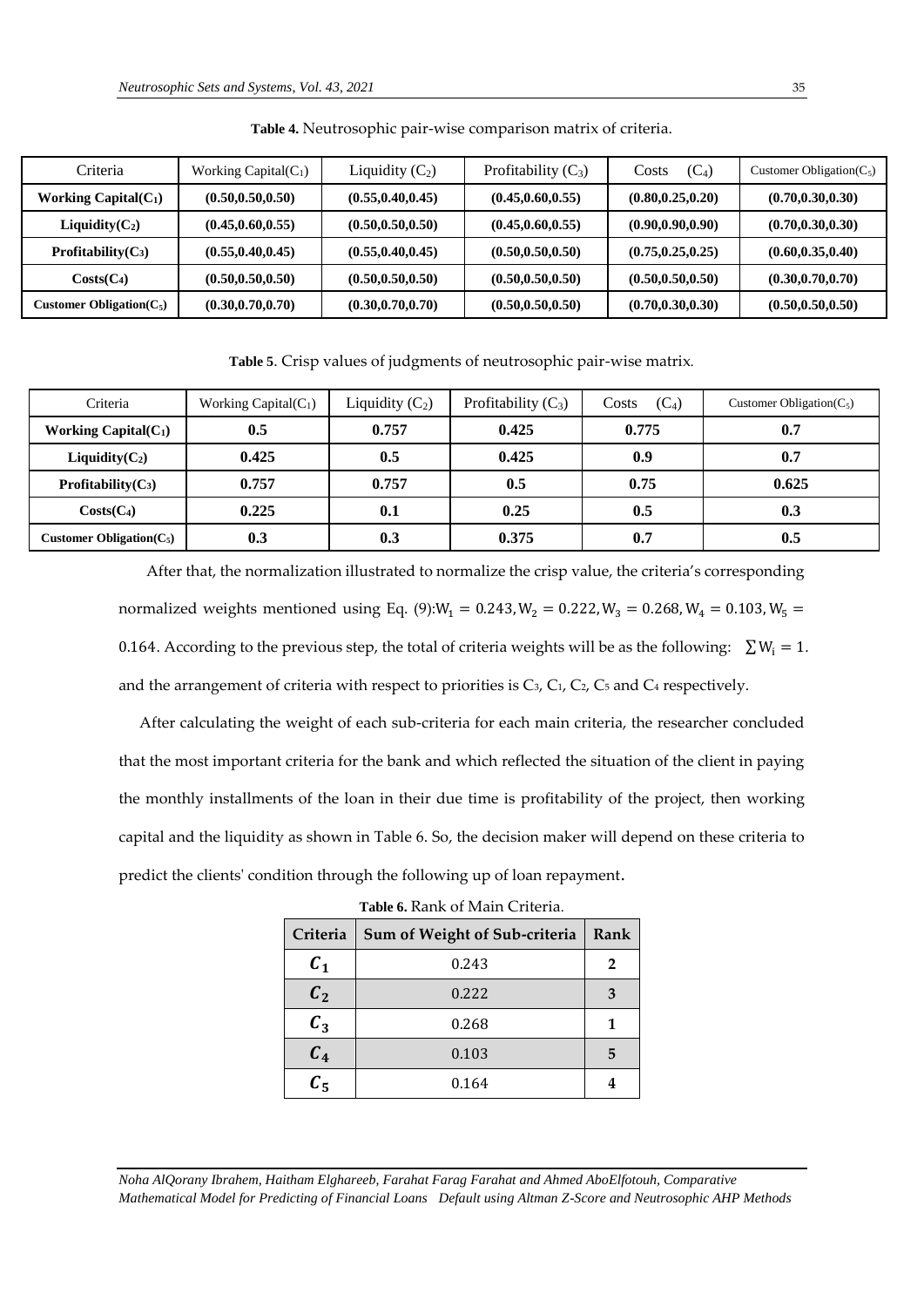## **5.4- Sub – Criteria of each Criteria**

By applying the same steps on all sub criteria of main criteria, we concluded the following

results as shown in Tables ( $7 - 11$ ).

| Capital  | $C_{11}$ | $C_{12}$ | $C_{13}$ | C <sub>14</sub> | W    |
|----------|----------|----------|----------|-----------------|------|
| $C_{11}$ | 0.50     | 0.70     | 0.68     | 0.78            | 0.31 |
| $C_{12}$ | 0.30     | 0.50     | 0.43     | 0.63            | 0.21 |
| $C_{13}$ | 0.33     | 0.76     | 0.50     | 0.63            | 0.25 |
| $C_{14}$ | 0.50     | 0.50     | 0.50     | 0.50            | 0.24 |

|  |  | Table 7. Sub-Criteria of C1 |  |
|--|--|-----------------------------|--|
|--|--|-----------------------------|--|

| Liquidity       | $C_{21}$ | $C_{22}$ | $C_{23}$ | C <sub>24</sub> | W    |
|-----------------|----------|----------|----------|-----------------|------|
| $C_{21}$        | 0.50     | 0.70     | 0.63     | 0.68            | 0.31 |
| $C_{22}$        | 0.30     | 0.50     | 0.30     | 0.76            | 0.22 |
| $C_{23}$        | 0.50     | 0.70     | 0.50     | 0.70            | 0.29 |
| C <sub>24</sub> | 0.33     | 0.43     | 0.30     | 0.5             | 0.19 |

**Table 9**. Sub-Criteria of C<sub>3</sub> **Table 10.** Sub-Criteria of C<sub>4</sub>

| Profit   | $C_{31}$ | $C_{32}$ | $C_{33}$ | W    |
|----------|----------|----------|----------|------|
| $C_{31}$ | 0.50     | 0.70     | 0.68     | 0.41 |
| $C_{32}$ | 0.30     | 0.50     | 0.76     | 0.32 |
| $C_{33}$ | 0.33     | 0.43     | 0.50     | 0.27 |

| Cost     | $C_{41}$ | $C_{42}$ | $C_{43}$ | W    |
|----------|----------|----------|----------|------|
| $C_{41}$ | 0.50     | 0.63     | 0.70     | 0.38 |
| $C_{42}$ | 0.50     | 0.50     | 0.63     | 0.34 |
| $C_{43}$ | 0.30     | 0.50     | 0.50     | 0.27 |

| <b>Customer</b> | $C_{51}$ | $C_{52}$ | $C_{53}$ | $C_{51}$ | W    |
|-----------------|----------|----------|----------|----------|------|
| $C_{51}$        | 0.50     | 0.30     | 0.63     | 0.76     | 0.25 |
| $C_{52}$        | 0.70     | 0.50     | 0.70     | 0.68     | 0.31 |
| $C_{53}$        | 0.50     | 0.30     | 0.50     | 0.76     | 0.24 |
| $C_{54}$        | 0.43     | 0.33     | 0.43     | 0.50     | 0.20 |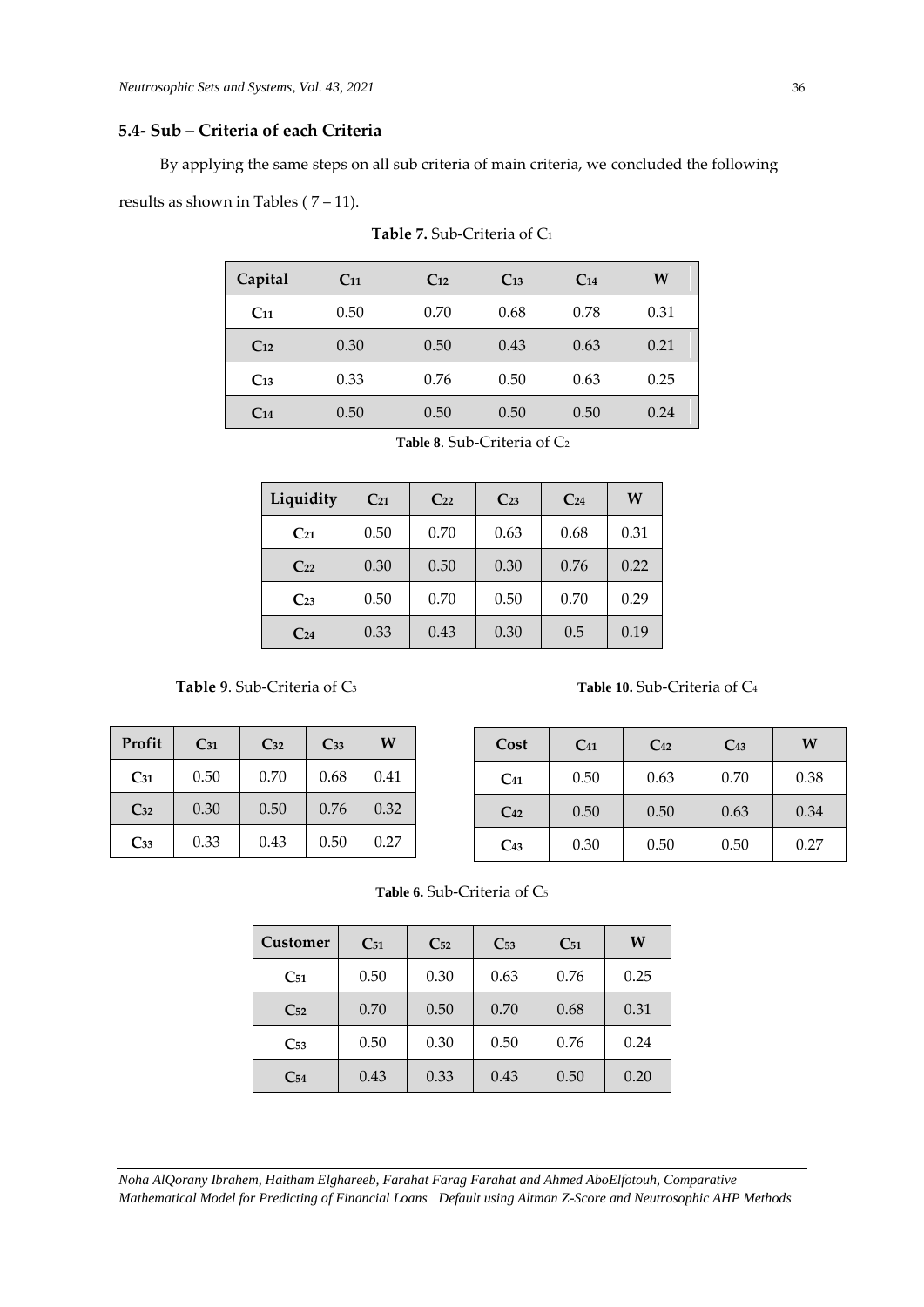**After calculating all equations of all NAHP process, the final weights of alternatives will be as shown in the Table 12:**

| <b>Alternatives</b> | $\mathbf{A1}$ | A <sub>2</sub> | A <sub>3</sub> | Weight(X) |
|---------------------|---------------|----------------|----------------|-----------|
| A1                  | 0.50          | 0.63           | 0.70           | 0.410     |
| A <sub>2</sub>      | 0.38          | 0.50           | 0.68           | 0.341     |
| A3                  | 0.30          | 0.33           | 0.50           | 0.249     |

**Table 7.** Alternatives of Bank Solutions

When the researcher applies the same method which using by Altman Model, the weight of alternatives can be compared as the following :

IF  $X > = 0.410$  Then the alternative will be the first one A = A1 ( Green Area).

IF  $0.410 > X > = 0.341$  Then the alternative will be the second one A = A2 (Yellow Area).

IF  $0.341 > X > = 0.249$  Then the alternative will be the third one  $A = A3$  (Red Area).

## **5.5- Applying Altman Model and NAHP Model**

#### **5.5.1- User Interface**

.

 The researcher uses the GUI tools to create, edit, and monitor the model. In the proposed model, the interface consists of a set of forms built in Visual Studio.NET 2016 because it is considered a flexible and a common software. The user can input the raw of data needed for a consultation. Figure 3 and Figure 4. Show samples of the used criteria model in application. The user may have information regarding a specific result and the interface can provide additional explanations about how the model reached to the conclusion.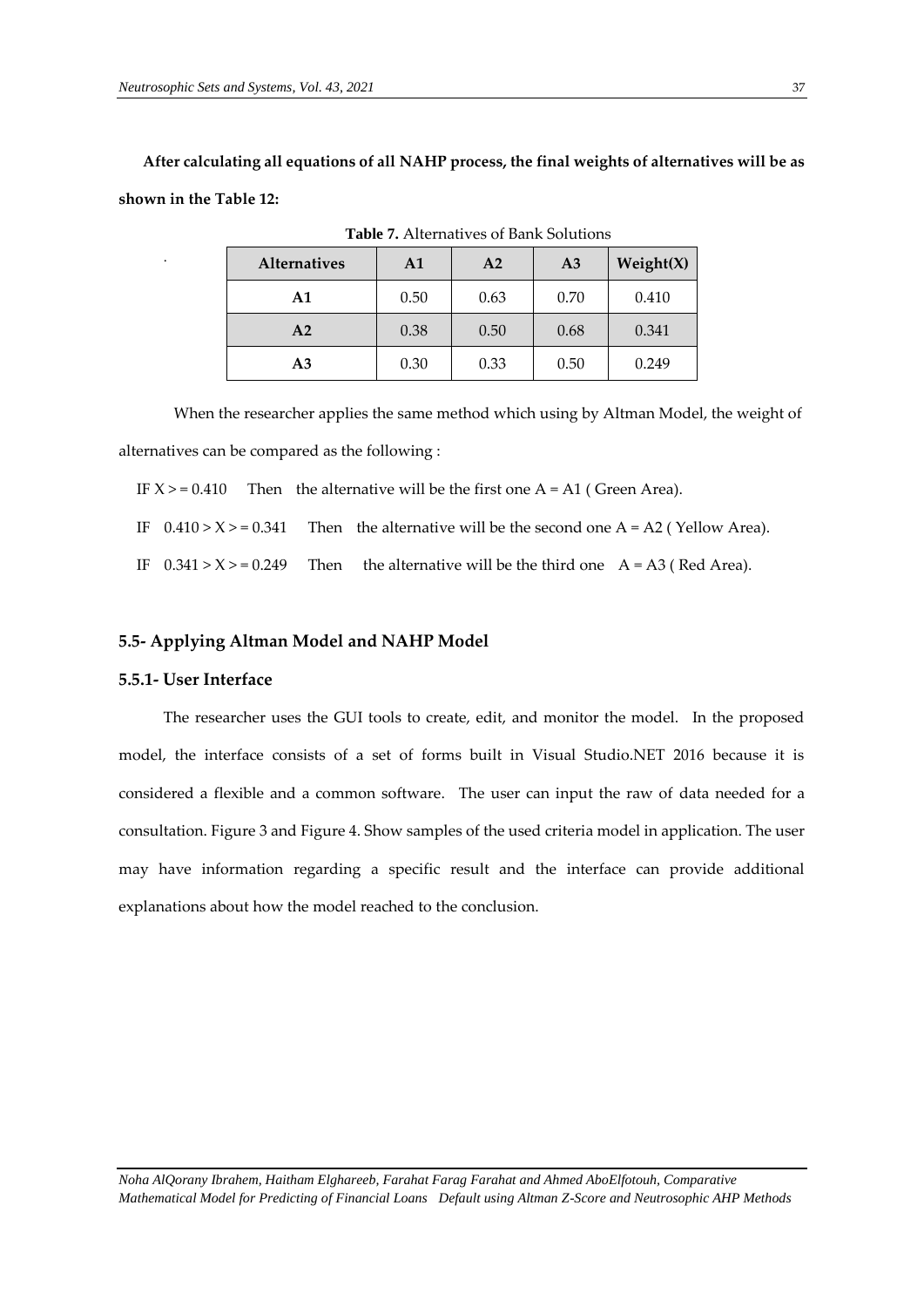| <b>Loan Value</b>     | 500000                        | <b>Facility Name</b>  | Long-Medium Term L +     |   |
|-----------------------|-------------------------------|-----------------------|--------------------------|---|
|                       |                               |                       |                          |   |
| <b>Loan Period</b>    | $\overline{\mathbf{r}}$       | <b>Currency Kind</b>  | <b>Egyption LE</b>       |   |
| <b>Loan Profit</b>    | 13                            | <b>Total Profit</b>   | 465000<br>65000          |   |
| <b>Payment Method</b> |                               |                       |                          |   |
| <b>Payment Type</b>   | <b>Credit Accounts</b><br>≛   |                       |                          |   |
| Period                | 4<br>$\overline{\phantom{a}}$ | <b>Primum Value</b>   | 141250                   |   |
|                       | The Guarantee Company Assets  | <b>Guarantee Type</b> | <b>Building Mortgage</b> | ٠ |

**Figure 3:** Snapshot of Client's Data

| <b>CASE ID</b> | 5                       | <b>COMPANY NAME</b>            |                 | Company E            |         |   |
|----------------|-------------------------|--------------------------------|-----------------|----------------------|---------|---|
|                |                         |                                | 2005            | 2006                 | 2007    | ٠ |
|                | <b>DUPONT FORMULA</b>   |                                |                 |                      |         |   |
|                | <b>RET ON SALES</b>     |                                | 0.3             | 0.44                 | 0.45    |   |
|                | <b>ASSET UTILITY</b>    |                                | 3.21            | 1.37                 | 2.76    |   |
|                |                         | <b>TOTAL ASSETS/EQUITY</b>     | 1.39            | 1.54                 | 1.56    |   |
|                | <b>RETURN ON EQUITY</b> |                                | 6.21            | 3.25                 | 6.7     |   |
|                | <b>RETURN ON ASSETS</b> |                                | 0.97            | 0.6                  | 1.25    |   |
|                | <b>PROFITABILITY</b>    |                                |                 |                      |         |   |
|                | <b>CGS/SALES</b>        |                                | 0.45            | 0.2                  | 0.46    |   |
|                |                         | <b>GROSS PROFIT/SALES</b>      | 0.55            | 0.8                  | 0.54    |   |
|                | <b>SG&amp;A/SALES</b>   |                                | $-0.06$         | $\theta$             | $-0.03$ |   |
|                | <b>PROV/SALES</b>       |                                | $-0.02$         | 0.06                 | 0.03    |   |
|                | <b>R&amp;D/SALES</b>    |                                | 0.09            | $-0.4$               | $-0.06$ |   |
|                |                         | <b>OPERATING PROFIT MARGIN</b> | 0.5             | 0.63                 | 0.43    |   |
|                | <b>NPAUL/SALES</b>      |                                | 0.19            | 0.44                 | 0.41    | ۰ |
|                | <b>DIVIDENDS/NPALL</b>  |                                | 0 <sub>AB</sub> | $\mathbf{a}$<br>1.56 | 0.15    |   |
|                |                         | 1.39                           | 1.54            |                      |         |   |
|                |                         |                                |                 |                      |         |   |
|                |                         | 2005                           | 2006            | 2007                 |         |   |

**Figure 4 :** Snapshot of Model criteria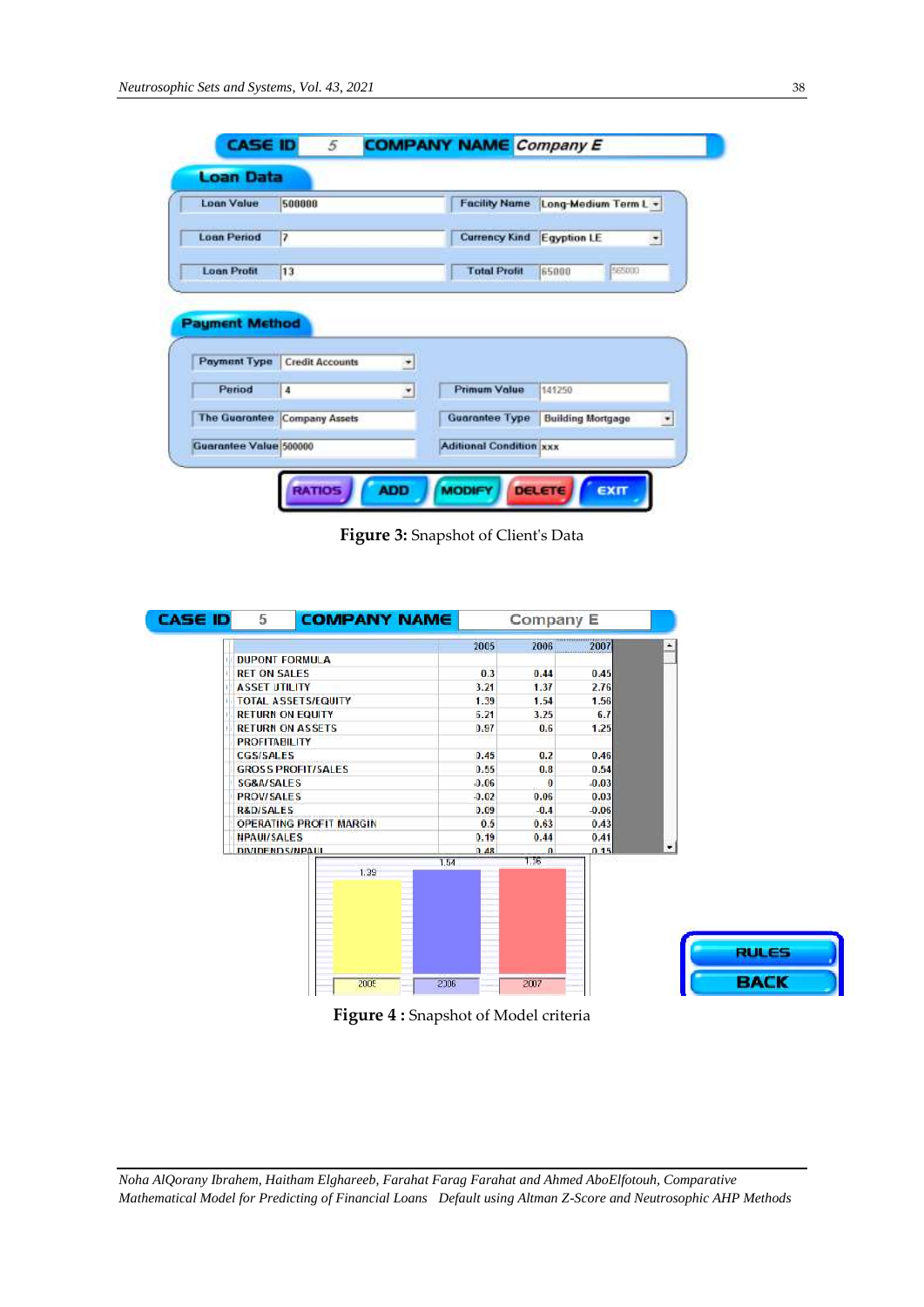## **5.5.2- Result of Applying Model**

 It was difficult to deal with any of public banks to use the proposed model practically in the credit loan department due to many considerations like laws forbidden, security issues … etc. The bank's administration allows the researcher to obtain and study the historical data of previous year, and only offers a set of available historical clients' cases (200 bank's clients). By applying the proposed model on these clients for testing the model, the researcher deducts the following results. Table 13 shows the numbers of classified clients sample and Figure 5 shows the difference between bank clients, Altman model clients and NAHP model clients.

|                                      | <b>Previous Actual</b><br><b>Clients</b> | Altman Model | <b>NAHP</b> Model |  |
|--------------------------------------|------------------------------------------|--------------|-------------------|--|
| <b>Green Area</b>                    | 100                                      | 120          | 140               |  |
| <b>Yellow Area</b>                   | 50                                       | 45           | 40                |  |
| <b>Red Area</b>                      | 50                                       | 35           | 20                |  |
| <b>Total of Success</b><br>Payment   | 135                                      | 165          | 180               |  |
| <b>Total of Defaulted</b><br>Payment | 65                                       | 35           | 20                |  |

**Table 8.** Numbers of Clients Samples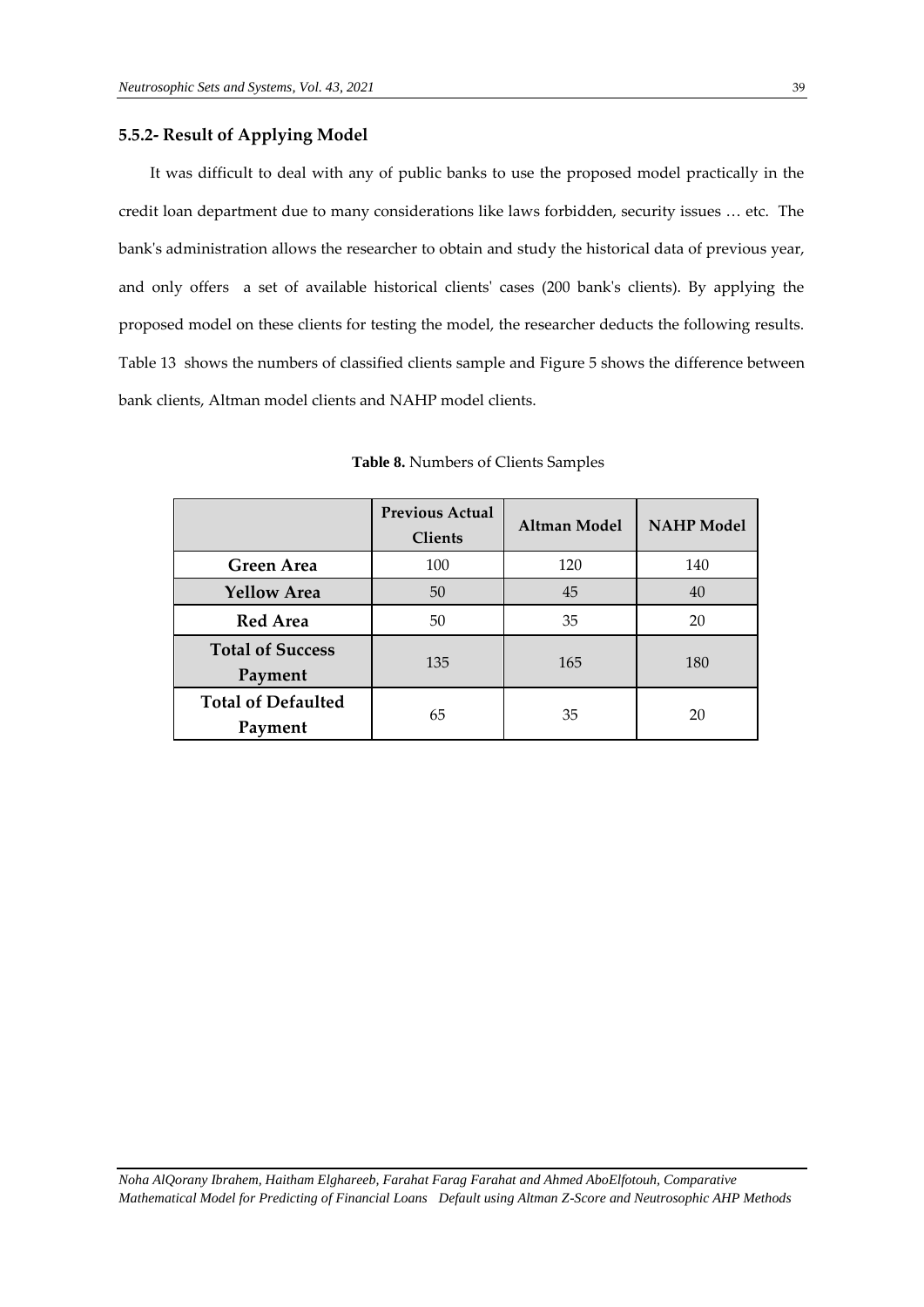

**Figure 5 :** Difference between bank clients, Altman model clients and NAHP model clients.

# **6. Discussion**

Based on the analysis of the previous results that have been reached, the researcher concludes that:

The actual number of the clients which the bank approved are 200 clients, divided as follows :

- 1- 100 clients who reached to full success payment ( Green Area).
- 2- 60 clients who showed payment fluctuation between the payment of monthly installments and the delay in paying some installments. ( Yellow Area )
- 3- 40 clients who stopped to pay the monthly installments for 3 months or more (Red Area ).

 The total number of success payment clients are 135 clients (who repaid the total loan to the bank) ,and the total number of the clients who were unable to pay the fixed installments on their due dates are 65 clients.

 When applying Altman model to the same number of actual clients specified by the bank, the previous numbers change to the following results and are divided as follows:

1- The number of clients in the (Green Area) increased to 120 clients after 20 clients increased from the (Yellow Area) as a result of close and accurate examination of the client's commitment to pay on due dates without any delay.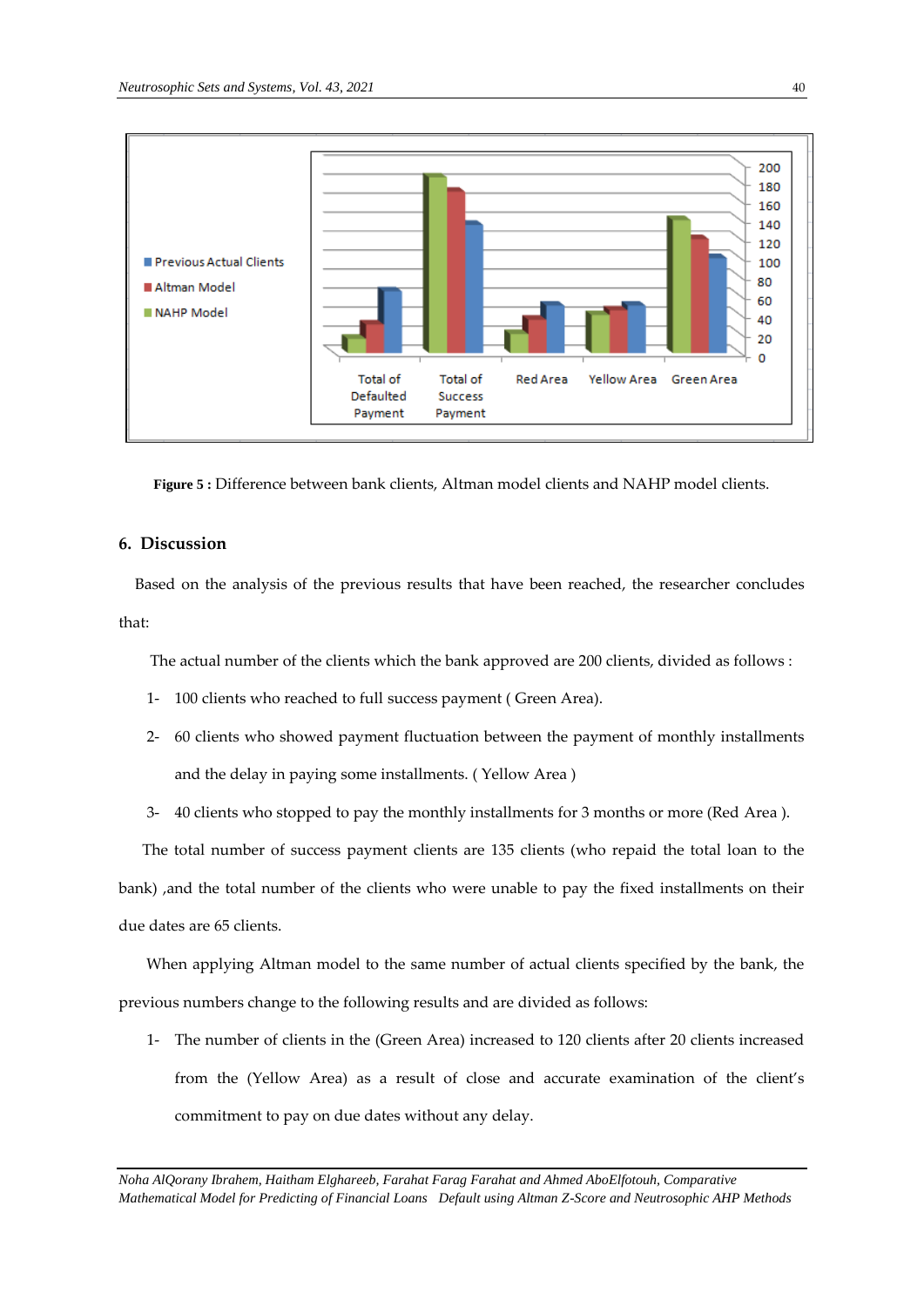2- The number of clients in the (Red Area) decreased to 35 clients who moved to the yellow area, as a result of being controlled and helped to overcome the emergency crises to ensure that they repay the loan installments.

 The total number of success payment clients increase to 165 clients (who repaid the total loan to the bank) ,and the total number of the clients who were unable to pay the fixed installments on their due dates decrease to 35 clients as shown in Table 13.

 After applying the NAHP model to the same criteria used before, the number of clients who repaid the entire loan increased to 180 clients, being divided as shown in Table 13, and the number of defaulting clients decreased to 20 clients only, which is the highest percentage reached by the model compared to the existing system in the bank.

## **7.Conclusion**

 The study shows that all criteria which the bank is using to judge on the clients through the process of following up their obligation in paying the installments, are not used in such an effective way that can be a helpful factor to the credit officer to make the right decision at the right time.

 In this paper, the researcher applies two models on these criteria, Altman Model and Neutrosophic-AHP Model. The paper provides a comparative analysis for them to show that we can use the same criteria used by the bank in very clear calculations to handle the criteria of evaluating the clients.

 The paper proposes criteria for judging the clients and studies consistency of these criteria. This study also analyzes criteria and factors by calculating their weights based on the properties of the alternatives. The paper also measures the accuracy of decision by comparing the consistency of using multi-criteria and criteria for decision model.

 The paper proves that Neutrosophic-AHP is more accurate rather than Altman Model and bank traditional Model. It also shows the effect of using criteria and its factors on the accuracy of the decision made.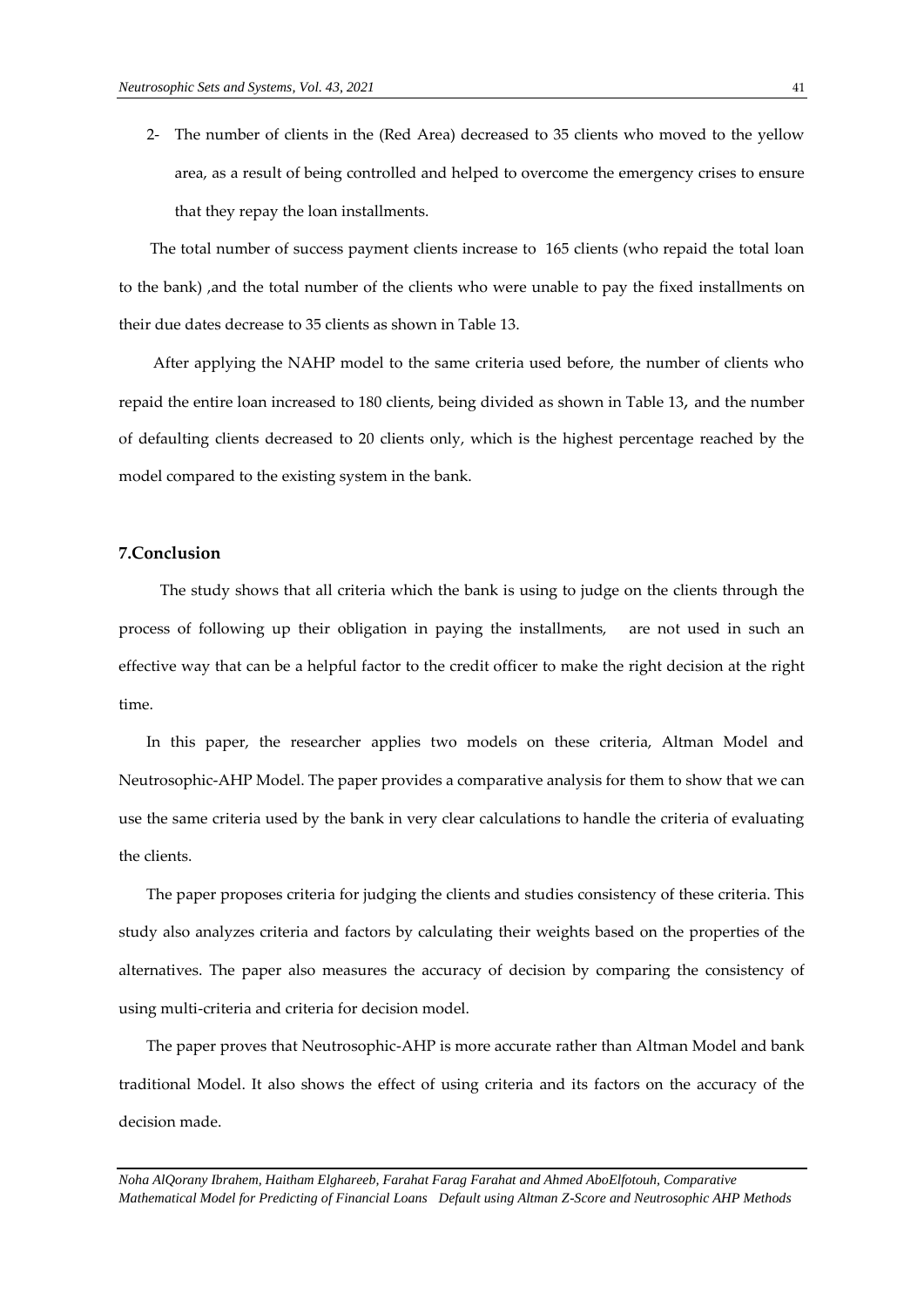#### **References**

- **1-** MOODY'S INVESTORS SERVICE, Rating Action 28/8/2018, 2018 , [www.moodys.com/research.](http://www.moodys.com/research.)
- **2-** [Saliha Karadayi-Usta,](https://www.researchgate.net/profile/Saliha-Karadayi-Usta) " Neutrosophic Analytic Hierarchy Process for Evaluating a New Servicizing Business Model of Transportation", International Symposium of the Analytic Hierarchy Process, December 2020, DOI[:10.13033/isahp.y2020.046.](http://dx.doi.org/10.13033/isahp.y2020.046)
- **3-** Kulalı, İ., " Altman Z-SkorModelinin BİST Şirketlerinin Finansal Başarısızlık Riskinin Tahmin Edilmesinde Uygulanması", Uluslararası Yönetim İktisatve İşletme Dergisi, 2016, Vol.12, No.27, pp. 283-291.
- **4-** Bağcı, E, "Türkiye Tekstilve Hazır Giyim Sektörünün Finansal Durum Analizi. Marmara", Üniversitesi İktisadiveİdari Bilimler Dergisi, 2015, Vol.37, No.2, pp. 83-100. [https://doi.org/10.14780/iibd.83811.](https://doi.org/10.14780/iibd.83811)
- **5-** Mişu, N.,B., & Codreanu, E.,S., " Analysis and Prediction of the Bankruptcy Risk in Romanian Building Sector Companies". Ekonomika, Vol.93, No.2, pp. 131-146.(Erişim:14.11.2016).
- **6-** Fernando A. F. FERREIRA, Sérgio P. SANTOS, Vítor M. C. DIAS, " AN AHP-BASED APPROACH TO CREDIT RISK EVALUATION OF MORTGAGE LOANS", International Journal of Strategic Property Management, 2016, doi:10.3846/1648715X.2013.863812.
- **7-** Zeliha Kaygisiz Ertuğ; Nuray Girginer, " Evaluation of banks' commercial credit applications using the Analytic Hierarchy Process and Grey Relational Analysis", S. Afr. j. econ. manag. sci. vol.18 n.3 Pretoria, 2015. [http://dx.doi.org/10.17159/2222-3436/2015/V18N3A2.](http://dx.doi.org/10.17159/2222-3436/2015/V18N3A2)
- **8-** Fábio M. Soares, Olavo S. Rocha Neto, " A Simple Fuzzy System Applied to Predict Default Rate", Fuzzy Logic - Tool for Getting Accurate Solutions, INTECH open science, 2015, [http://dx.doi.org/10.5772/60079.](http://dx.doi.org/10.5772/60079)
- **9-** Nouran M. Radwan, M. Badr Senousy, Alaa El Din M. Riad, " Neutrosophic AHP Multi Criteria Decision Making Method Applied on the Selection of Learning Management